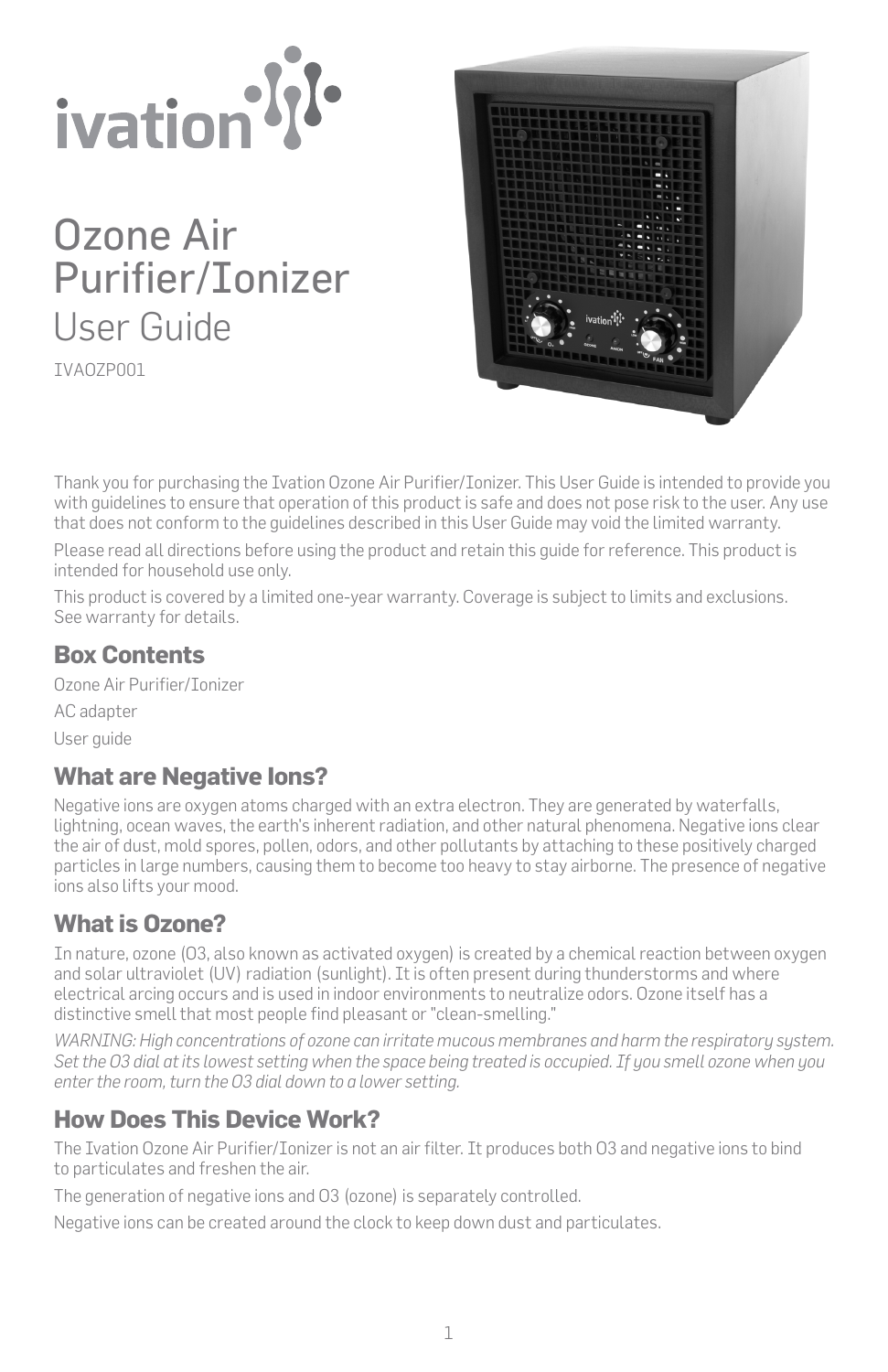Start with the lowest O3 setting and turn the dial up as necessary. The ideal amount of O3 will leave your room smelling clean and fresh. If the unit is set too high, you will smell too much O3. CAUTION: High levels of ozone are harmful. Adjust the setting accordingly.

To thoroughly purge a space of odors, set the O3 setting at its highest level and vacate the space. Do not leave pets in the vicinity. Run the device for about 2 hours and then shut it off. You may use a plug-in timer if desired. Do not return to the space immediately after treating the air. The ozone will normally dissipate in less than an hour after the purifier is turned off.

# **Precautions**

- For safety, follow the instructions in this guide regarding O3 (ozone) generation.
- The ionizer will create a slight charge. If you stand near the unit and then touch a metal object, a static electric discharge may occur.
- This unit is not a medical device. Do not stop or alter any medical therapy programs or medications without the advice of your physician.
- Do not remove the back cover. Electric shock may occur. There are no user-serviceable parts inside the unit.
- To avoid electric shock, plug the unit into a grounded electrical outlet.
- Make sure the unit is placed on a flat, even surface in a well-ventilated area. Do not block the fan vent or back of the unit.
- Do not expose the unit to direct sunlight, high humidity, or temperature extremes.
- Do not place the unit close to heat sources or open flames.
- Do not use the unit outdoors.
- Unplug the unit before cleaning.
- Do not clean the unit with solvents, boiling water, or cleaning agents.
- Do not place items on top of the unit.
- Do not attempt to repair or disassemble the unit.
- Use this appliance only for its intended purpose.
- Do not let children operate the appliance unless supervised.

# **Operation**



- Install the ceramic O3 plate in the slot located in the back of the unit.
- For optimal effectiveness, place the unit in a central location, and ideally about four feet or more above the floor. Your unit can be set on a tall piece of furniture. Allow three inches between the back of your unit and the wall to allow proper airflow. The reason for elevated placement of the unit is that O3 is heavier than air. Elevated placement allows for better circulation. This device works best if it is placed within 10 feet of a cold air return.
- Plug in the unit.
- The On/Off control switch activates needle-point ionizer and controls the fan speed. The unit will not function unless the ionizer control is on.
- Set the fan speed. The medium range is normal.
- The Ionizer is designed to run independently from the O3 production. The ionizer can be used around the clock to keep down dust and particulates.
- Start with the lowest O3 setting. Increase by 1 increment every 2 hours until you smell O3. Then turn the setting down by 1 increment. The O3 generator can be turned on and off as desired.